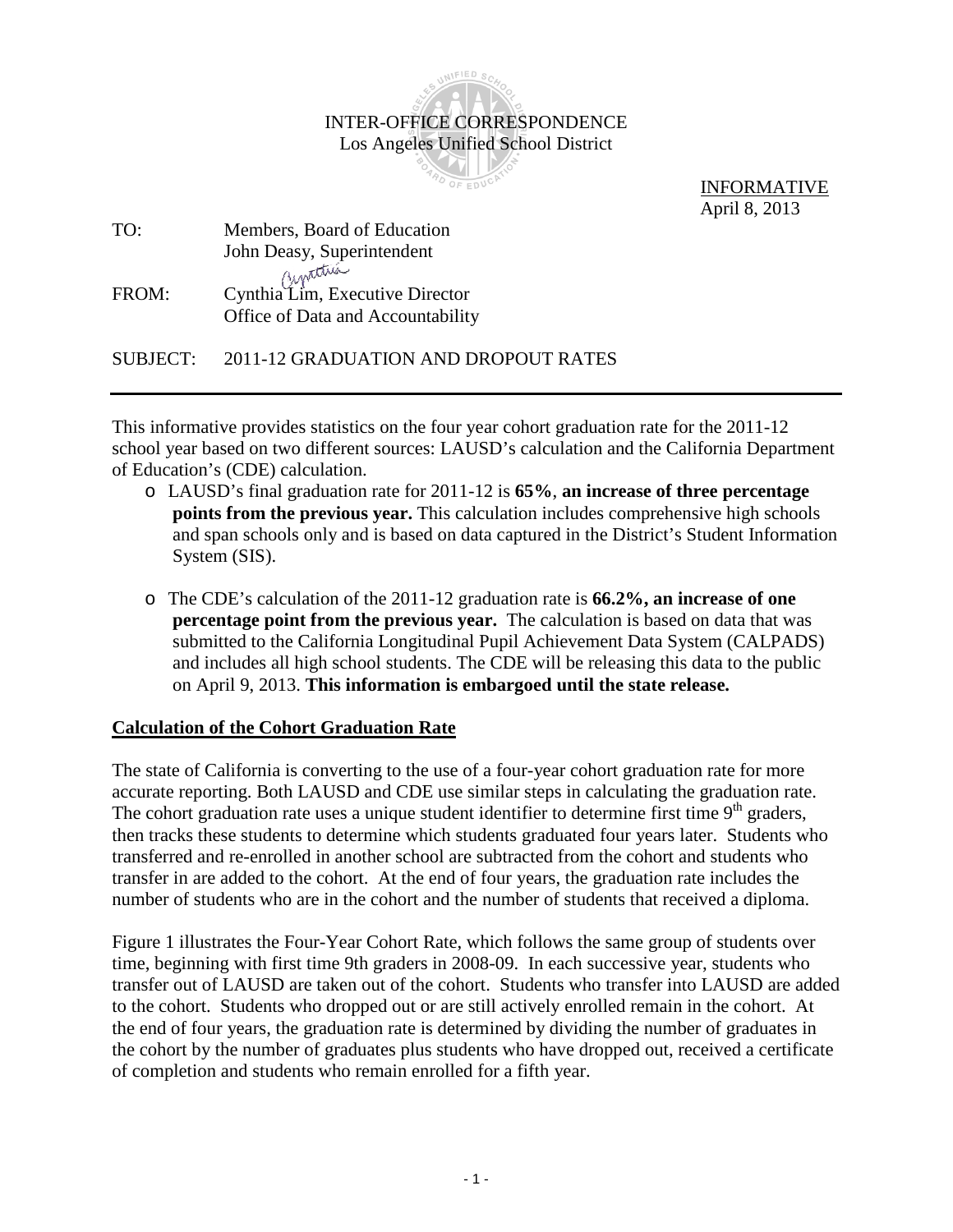

Figure 1: *Illustration of Four-Year Cohort Graduation Rate*

## **LAUSD Four-Year Cohort Graduation Rate**

LAUSD has been publishing a four-year graduation rate for comprehensive high schools since the 2007-08 for use on the School Report Card and Performance Meter. The rate is calculated for comprehensive high schools only and excludes options schools and special education centers.

Although the state has begun to use the same calculation, the CDE graduation rate is typically released late, approximately one year after the end of the school year, e.g., data for the 2011-12 school years is being released now, as we approach the end of the 2012-13 school year. To determine graduation rates in a timely manner, LAUSD calculates graduation rates earlier than the timeline used by CDE.

In September 2012, LAUSD released a preliminary four-year cohort graduation rate of 64% based on data collected on June 20, 2012. The final cohort graduation rate is 65% and includes summer 2012 graduates and any corrections schools may have made in graduation coding as of October 2012.

LAUSD's four-year graduation rate has increased from 48% in 2007-08 to 65% in 2011-12, as displayed in Chart 2.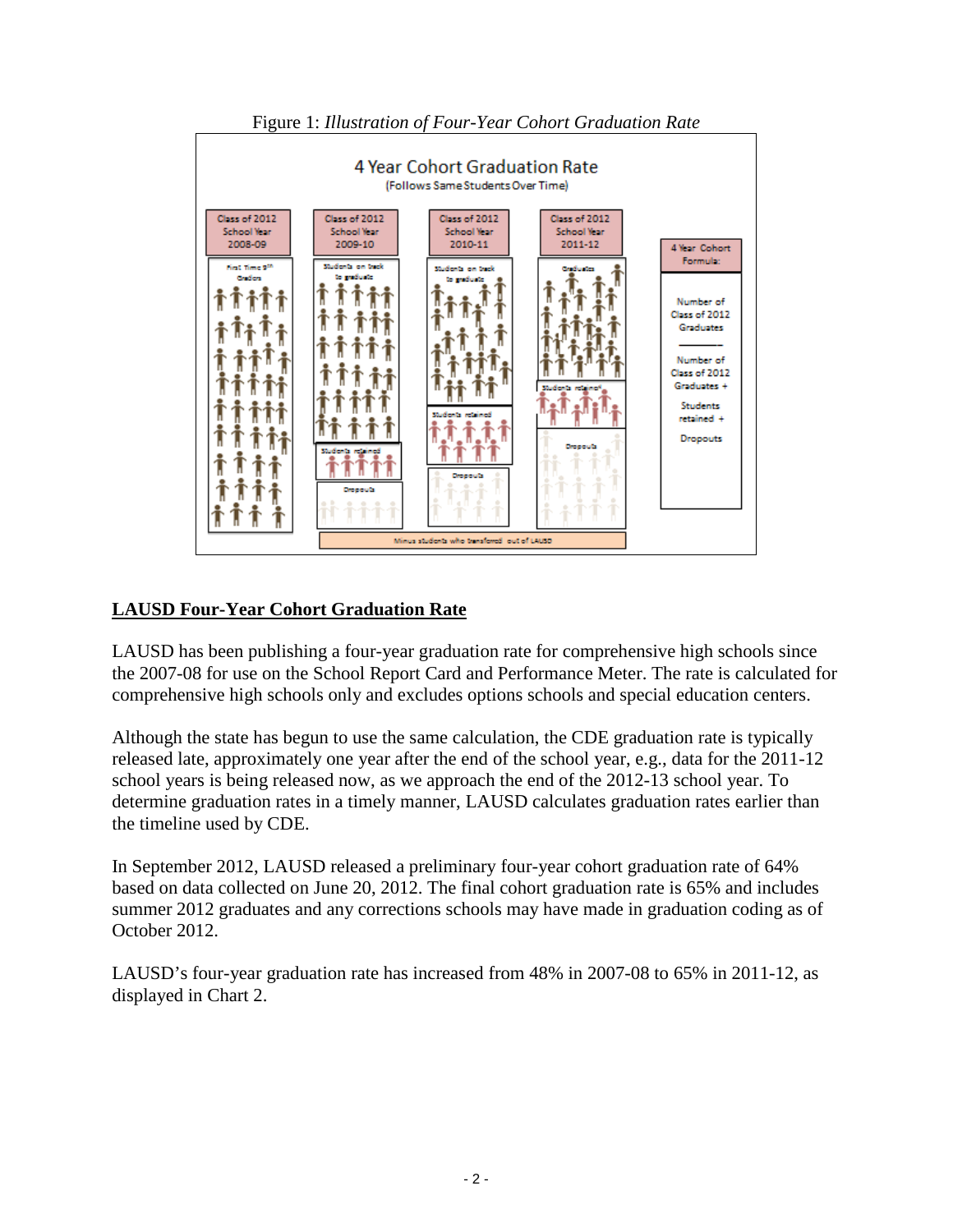

# **LAUSD's Four Year Cohort Graduation Rates by Subgroups**

When examined by ethnicity, preliminary graduation rates were highest for Asian and White students at 78% and 71% respectively and lowest for African-American students at 53%. Less than 30% of English Learners graduated in four years in 2012, however, 74% of reclassified English Learners graduated in four years. Economically disadvantaged students had a preliminary graduation rate of 66%.

Compared to the previous year's cohort graduation rate, Latino and White students increased graduation rates, according to the preliminary data. Asian students decreased and African-American students maintained the 53% graduation rate. While Economically Disadvantaged students and students with disabilities increased graduation rates, English Learners and reclassified English Learners decreased, compared to the final cohort rate for last year.

|                                      | $10 - 11$<br>Final | $11 - 12$<br>Final | Diff. |
|--------------------------------------|--------------------|--------------------|-------|
| <b>All Students</b>                  | 62                 | 65                 | $+3$  |
| Latino                               | 57                 | 65                 | +8    |
| African-American                     | 53                 | 56                 | $+3$  |
| Asian                                | 82                 | 78                 | $-4$  |
| White                                | 67                 | 72                 | $+5$  |
|                                      |                    |                    |       |
| <b>English Learners</b>              | 39                 | 31                 | -8    |
| <b>Reclassified English Learners</b> | 76                 | 80                 | $+4$  |
| <b>Economically Disadvantaged</b>    | 60                 | 68                 | +8    |
| <b>Students with Disabilities</b>    | 42                 | 50                 | +8    |

Table 3: *Four Year Cohort Graduation Rate by Subgroups*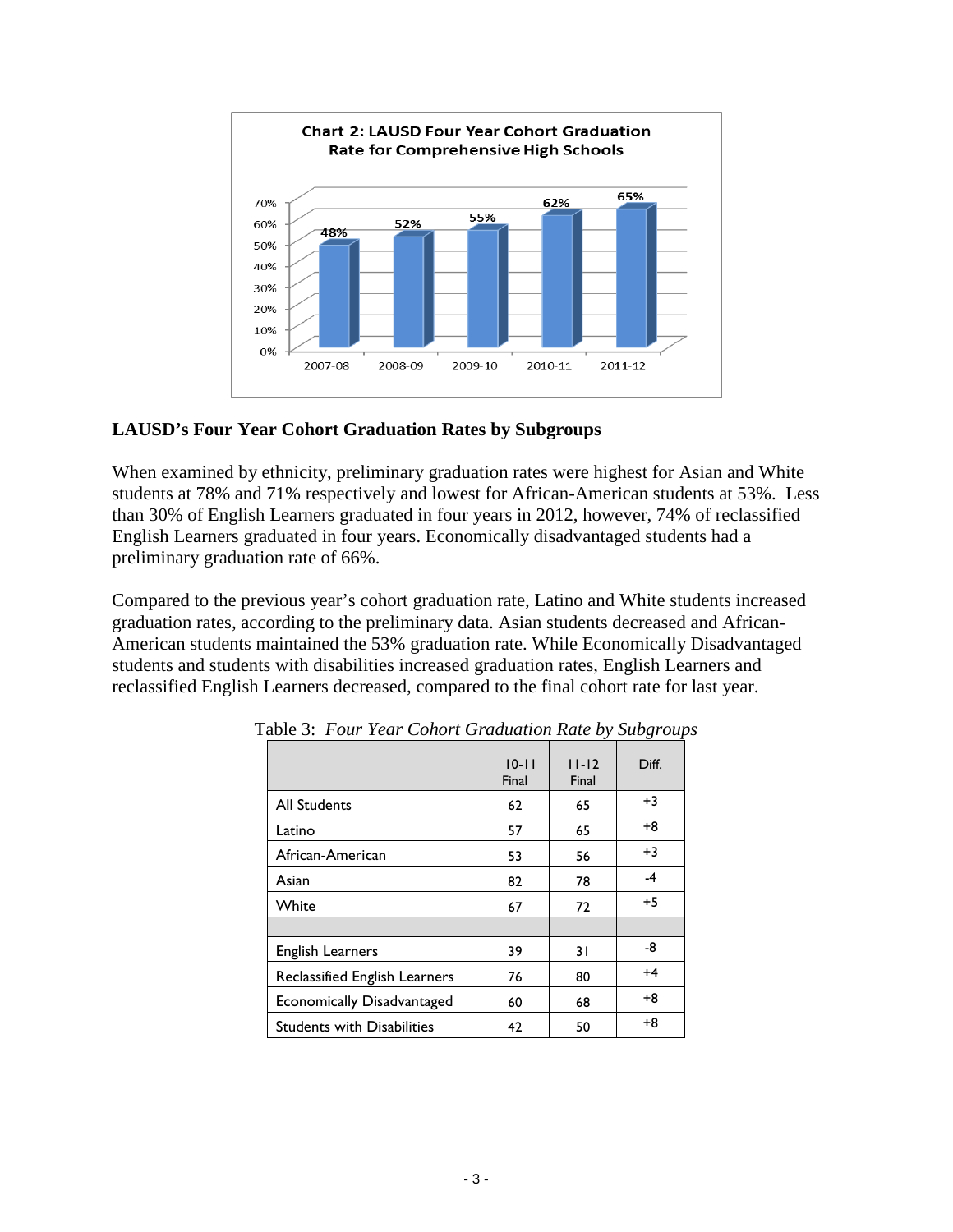### **CDE Cohort Graduation Rate for 2011-12**

The CDE is reporting a cohort graduation rate based on student level data collected through the California Longitudinal Pupil Achievement Data System (CALPADS). The CDE uses the same methodology as LAUSD; first time  $9<sup>th</sup>$  graders are counted and followed for the next four years. Using the CALPADS dataset, the CDE is able to match student records across the state to determine dropouts. If a student was reported as a dropout in LAUSD but re-enrolled in another California district, the CDE removed that student from the four year cohort. For this reason, the CDE calculation will differ from the LAUSD calculation.

The calculation of a four-year cohort graduation rate at the state level is a relatively new process that is still being refined at the state level and among districts. The CDE continues to make adjustments to the defined four-year cohorts based on enrollment and leave dates of students. Districts are constantly making changes to enrollment and leave dates for students that are submitted to the state.

The CDE graduation rate is useful to compare the graduation rates of LAUSD to other urban districts in California. LAUSD's 2011-12 graduation rate of 66.2% was lower than the state average and nine other urban districts in California. The percentage of students in the 2011-12 cohort still enrolled for a fifth year was 12.6% for LAUSD, higher than other urban districts with the exception of Oakland with 14.1% still enrolled.

| <b>School District</b>  | $2010 - 11$<br>Cohort<br>Grad<br>Rate | $2011 - 12$<br>Cohort<br>Grad<br>Rate | <b>Increase</b><br>from<br>Previous<br>Year | $2010 - 11$<br>Still Enr | $2011 - 12$<br>Still Enr |
|-------------------------|---------------------------------------|---------------------------------------|---------------------------------------------|--------------------------|--------------------------|
| San Diego Unified       | 85.3                                  | 86.9                                  | 1.6                                         | 5.8                      | 4.2                      |
| Santa Ana Unified       | 82.6                                  | 85.2                                  | 2.6                                         | 3.3                      | 3.5                      |
| San Jose Unified        | 84.1                                  | 84.0                                  | $-0.1$                                      | 8.0                      | 7.2                      |
| San Francisco Unified   | 81.8                                  | 82.2                                  | 0.4                                         | 7.5                      | 7.6                      |
| Long Beach Unified      | 78.3                                  | 80.2                                  | 1.9                                         | 5.5                      | 5.9                      |
| Sacramento City Unified | 74.6                                  | 79.8                                  | 5.2                                         | 7.2                      | 8.5                      |
| Pasadena Unified        | 76.2                                  | 78.7                                  | 2.5                                         | 10.7                     | 7.9                      |
| California              | 77.1                                  | 78.5                                  | 1.4                                         | 7.4                      | 7.5                      |
| Pomona Unified          | 77.1                                  | 77.I                                  | 0.0                                         | 5.1                      | 6.2                      |
| <b>Fresno Unified</b>   | 73.4                                  | 74.6                                  | 1.2                                         | 8.2                      | 8.4                      |
| <b>LAUSD</b>            | 64.8                                  | 66.2                                  | $\mathsf{I}$ .4                             | 12.3                     | 12.6                     |
| Oakland Unified         | 58.4                                  | 58.9                                  | 0.5                                         | 11.9                     | 4.1                      |

Table 6: *CDE Cohort Graduation Rates Among Urban Districts in California*

When disaggregated by subgroups, Asian and White students had the highest graduation rates in LAUSD and across the state. The same pattern was observed across urban districts in California. In LAUSD, graduation rates for Latino students was 65.5% compared to the statewide average of 73.2.% Among African-American students, LAUSD's rate was 60.6% compared to the state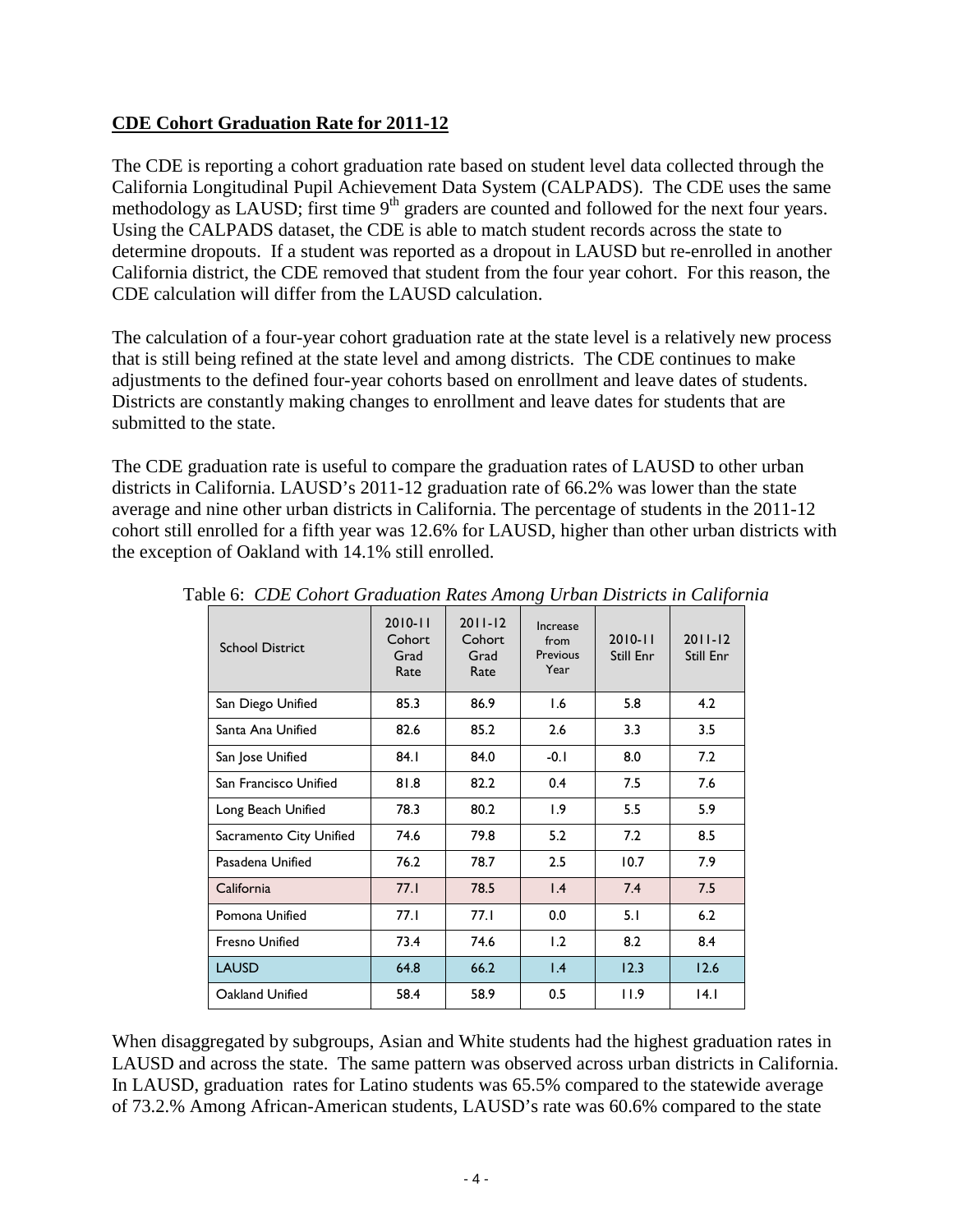average of 65.7%. White students in LAUSD had the lowest graduation rate (70.7%) compared to the state average and ten other urban districts. Asian student in LAUSD had a graduation rate of 85.2%, higher than Fresno, Oakland and Pasadena but below the state average of 91%.

| <b>School District</b>  | All<br><b>Students</b> | Latino | Afr. Am. | White | Asian |
|-------------------------|------------------------|--------|----------|-------|-------|
| San Diego Unified       | 86.9                   | 80.2   | 83.9     | 93.8  | 92.1  |
| Santa Ana Unified       | 85.2                   | 85.1   | 73.3     | 81.0  | 92.6  |
| San Jose Unified        | 84.0                   | 75.4   | 86.8     | 90.6  | 96.I  |
| San Francisco Unified   | 82.2                   | 67.5   | 70.8     | 82.4  | 89.7  |
| Long Beach Unified      | 80.2                   | 74.9   | 79.6     | 89.4  | 87.0  |
| Sacramento City Unified | 79.8                   | 75.2   | 69.6     | 79.3  | 89.6  |
| Pasadena Unified        | 78.7                   | 77.9   | 76.7     | 86.6  | 78.6  |
| California              | 78.5                   | 73.2   | 65.7     | 86.4  | 91.0  |
| Pomona Unified          | 77.I                   | 75.0   | 82.6     | 81.9  | 90.7  |
| <b>Fresno Unified</b>   | 74.6                   | 71.1   | 70.7     | 82.5  | 81.8  |
| <b>LAUSD</b>            | 66.2                   | 65.5   | 60.6     | 70.7  | 85.2  |
| Oakland Unified         | 58.9                   | 52.1   | 53.2     | 78.4  | 78.7  |

Table 7: *2011-12 CDE Cohort Graduation Rates by Ethnicity*

English learners and students with disabilities in LAUSD had lower graduation rates than the state average and most other urban district. The graduation rate English Learners was 46.1%, compared to 61.6% across the state. For students with disabilities, LAUSD's graduation rate was 42.1%, compared to 60.8 statewide.

| <b>School District</b>  | All<br><b>Students</b> | English<br>Learners | <b>Students</b><br>with<br><b>Disabilities</b> | Socio-<br>Econ.<br>Dis. |
|-------------------------|------------------------|---------------------|------------------------------------------------|-------------------------|
| San Diego Unified       | 86.9                   | 63.9                | 54.3                                           | 82.5                    |
| Santa Ana Unified       | 85.2                   | 73.8                | 65.8                                           | 85.2                    |
| San Jose Unified        | 84.0                   | 65.6                | 64.9                                           | 74.5                    |
| San Francisco Unified   | 82.2                   | 67.9                | 64.4                                           | 80.3                    |
| Long Beach Unified      | 80.2                   | 59.I                | 56.0                                           | 80.6                    |
| Sacramento City Unified | 79.8                   | 75.6                | 62.7                                           | 80.3                    |
| Pasadena Unified        | 78.7                   | 52.5                | 65.4                                           | 79.3                    |
| California              | 78.5                   | 61.6                | 60.8                                           | 72.7                    |
| Pomona Unified          | 77.1                   | 64.2                | 61.6                                           | 77.4                    |
| <b>Fresno Unified</b>   | 74.6                   | 66.0                | 45.7                                           | 73.0                    |
| <b>LAUSD</b>            | 66.2                   | 46.1                | 42.4                                           | 66.1                    |
| Oakland Unified         | 58.9                   | 45.7                | 41.5                                           | 57.7                    |

Table 8: *2011-12 CDE Cohort Graduation Rates by Subgroup*